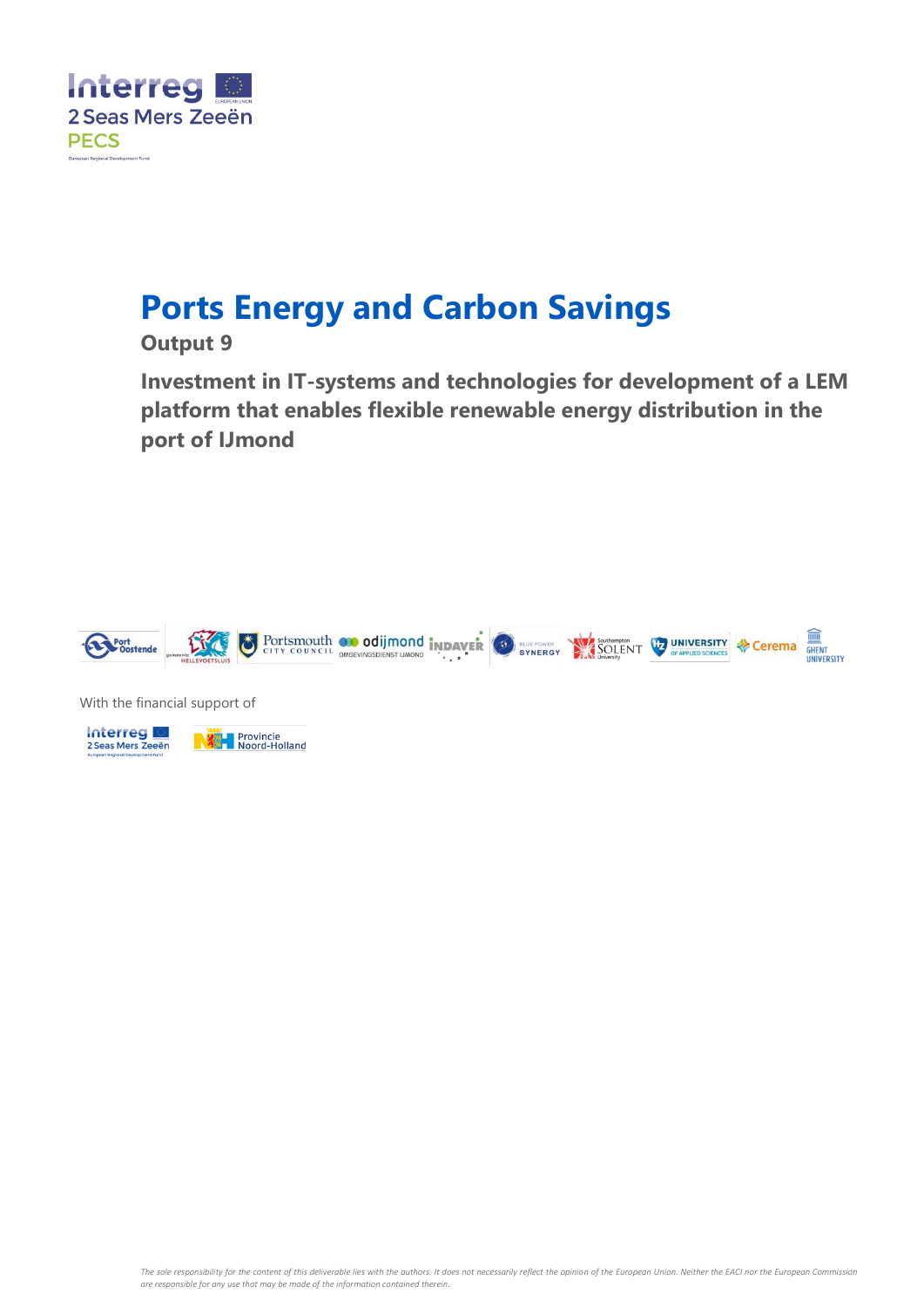#### **Author**

| <b>NAME</b> | <b>ORGANISATION</b>    |
|-------------|------------------------|
| Nick Ruiter | Omgevingsdienst IJmond |

#### **Revision history**

| <b>REVISION</b> | <b>DATE</b> | <b>AUTHOR</b> | <b>ORGANISATION</b> | <b>DESCRIPTION</b> |
|-----------------|-------------|---------------|---------------------|--------------------|
|                 |             |               |                     |                    |
|                 |             |               |                     |                    |
|                 |             |               |                     |                    |
|                 |             |               |                     |                    |
|                 |             |               |                     |                    |
|                 |             |               |                     |                    |
|                 |             |               |                     |                    |
|                 |             |               |                     |                    |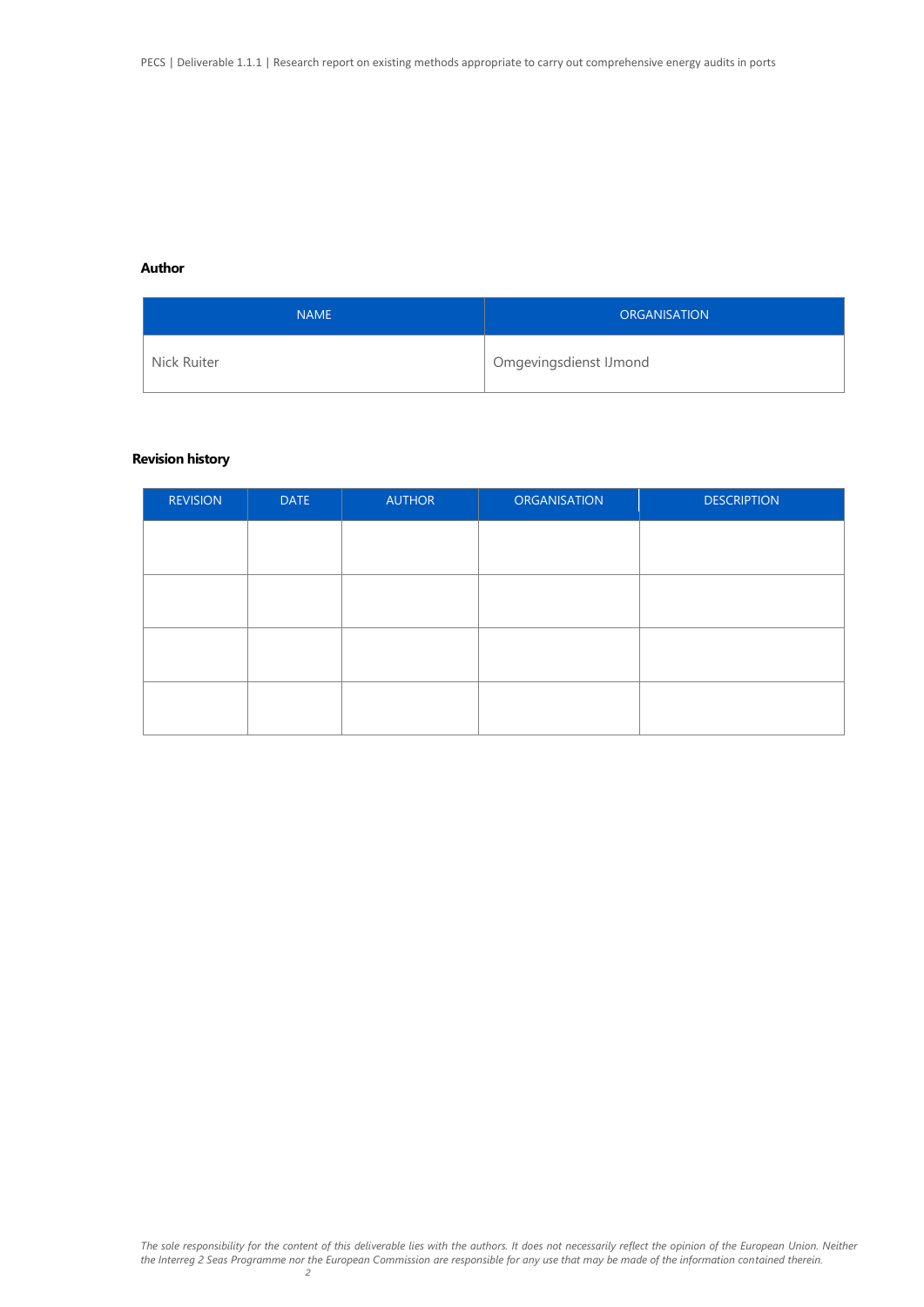#### **Table of contents**

|                  | $\label{prop:nonlinear} \textbf{Introduction} \textcolor{red}{\textbf{.\textbf{1}}}\textbf{.\textbf{1}} \textbf{.} \textbf{.} \textbf{.} \textbf{.} \textbf{.} \textbf{.} \textbf{.} \textbf{.} \textbf{.} \textbf{.} \textbf{.} \textbf{.} \textbf{.} \textbf{.} \textbf{.} \textbf{.} \textbf{.} \textbf{.} \textbf{.} \textbf{.} \textbf{.} \textbf{.} \textbf{.} \textbf{.} \textbf{.} \textbf{.} \textbf{.} \textbf{.} \textbf{.} \textbf{.}$ |  |
|------------------|----------------------------------------------------------------------------------------------------------------------------------------------------------------------------------------------------------------------------------------------------------------------------------------------------------------------------------------------------------------------------------------------------------------------------------------------------|--|
| 2.               |                                                                                                                                                                                                                                                                                                                                                                                                                                                    |  |
| 2.1.             |                                                                                                                                                                                                                                                                                                                                                                                                                                                    |  |
| 2.2.             |                                                                                                                                                                                                                                                                                                                                                                                                                                                    |  |
| 2.3.             |                                                                                                                                                                                                                                                                                                                                                                                                                                                    |  |
| $\overline{3}$ . |                                                                                                                                                                                                                                                                                                                                                                                                                                                    |  |
| $\overline{4}$   |                                                                                                                                                                                                                                                                                                                                                                                                                                                    |  |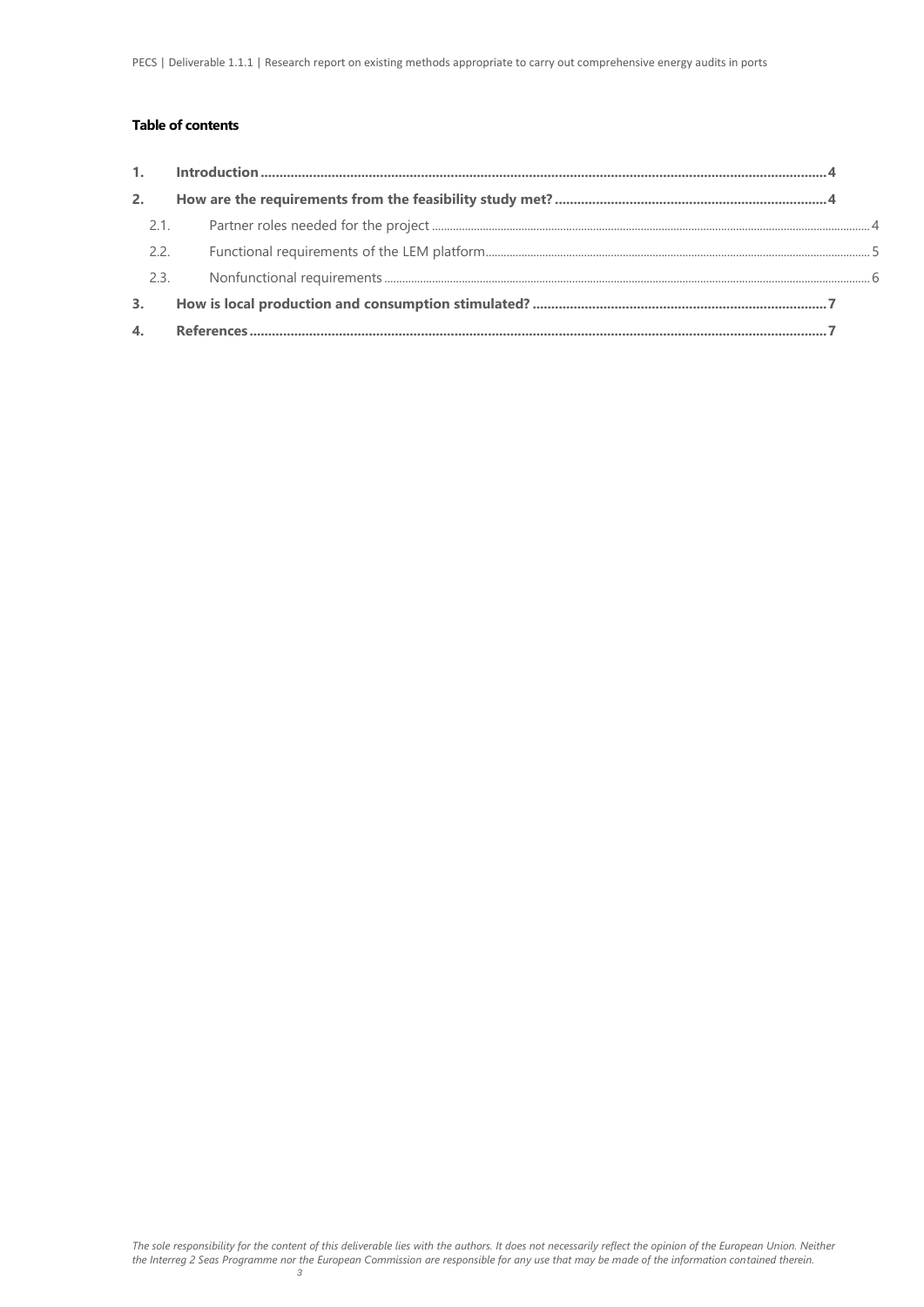# <span id="page-3-0"></span>1. Introduction

In the context of the EU Interreg 2 seas program, Omgevingsdienst IJmond is currently participating in the Port Energy and Carbon Savings project (PECS). The task of Omgevingsdienst IJmond within this project is to set up a so called LEM platform, which aims to offer smart grid services, monitor energy use and improve the incentive to invest in renewable energy sources. The aim is to create such a platform in the port area of the IJmond which contains approximately 350-400 SMEs.

This is a report about output 9. The description of the output is as follows: *'Based on the investments and deliverables in A.3.4 this output has been realized by PP3 with technical support from PP4 and PP9.'*

A.3.4 is described as follows: *'A pilot will be conducted in order to validate the, local energy market principles described in the 'Feasibility Study' done in WP2. The main purpose of this market is to stimulate the consumption of locally generated energy by local end users, herewith stimulating self-consumption and minimizing the network investments needed to facilitate the integration of renewables on business parks. PP3 is fully responsible for this activity.'*

# <span id="page-3-1"></span>2. How are the requirements from the feasibility study met?

The report from D.2.1.7 described de requirements of the LEM platform in different areas. Requirements in the area of partner roles, functionality and on-necessary functionalities are described. This paragraph will explain how these requirements are met. The requirements from the feasibility study are in italics.

### <span id="page-3-2"></span>2.1. Partner roles needed for the project

#### *The following roles are needed for a successful project:*

- *Energy Cooperation*
- *Platform technology provider*

*4*

- *Data analytics supplier*
- *Energy Supplier*
- *Balance Responsible Party (Programma Verantwoordelijke Partij in het Nederlands)*
- *End users, at least 2 in total, at least one with Solar PV installation.*
- *Validator of the pilot*

*These roles can be fulfilled by one or multiple partners.* 

Almost all partner roles are currently fulfilled. The energy cooperation is established by the Greenbiz foundation and has the legal form of a partnership (Dutch: Maatschap). The energy cooperation has the name 'Greenbiz energy'.

The platform technology provider is EXE, this is a subsidiary of the Dutch network operator named Liander. The platform they provide is called 'Entrnce' [\(https://exe.energy/nl/onze-merken/entrnce\)](https://exe.energy/nl/onze-merken/entrnce). The platform provides the functionality to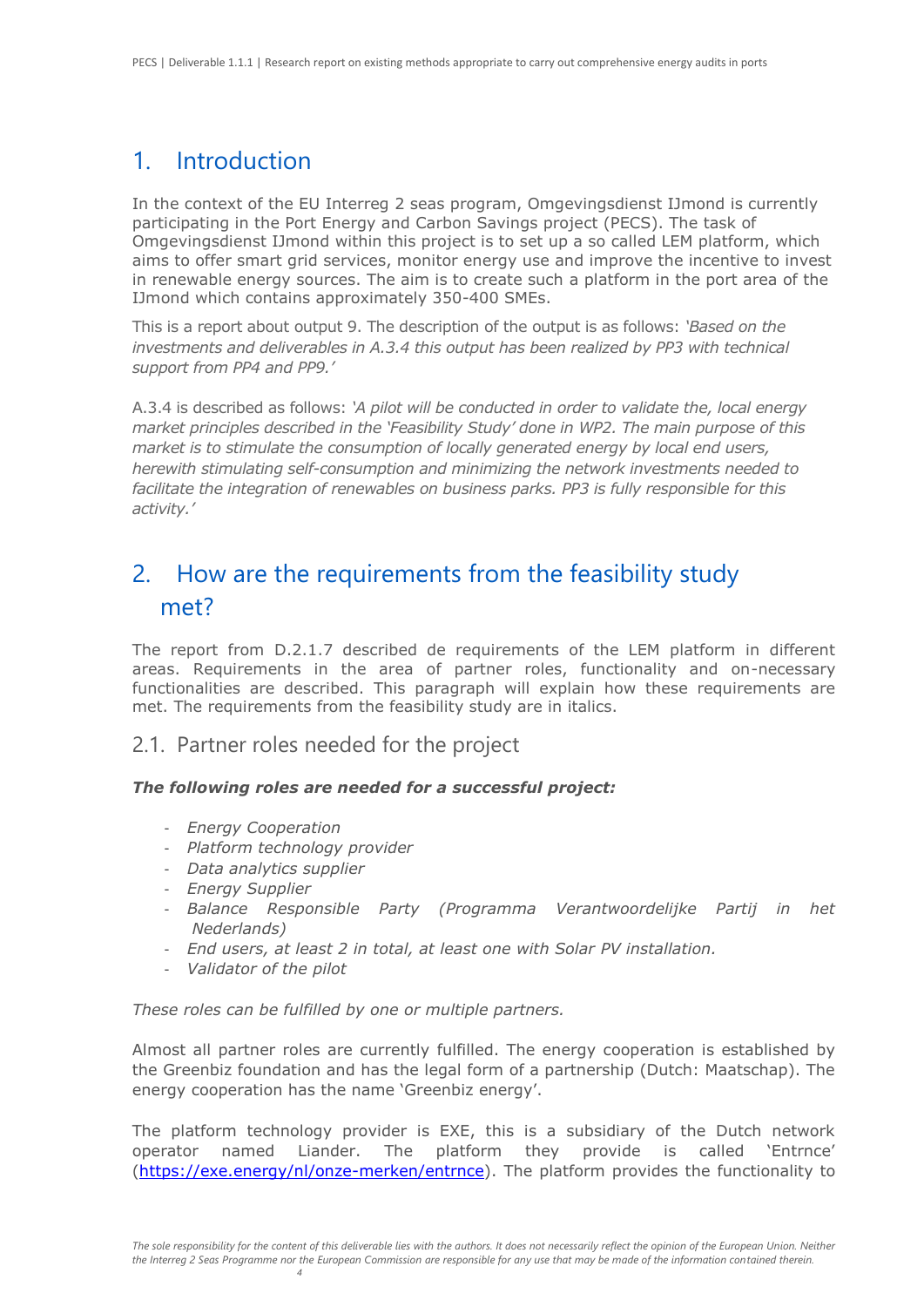trade electricity on wholesale markets like the APX or ENDEX. In addition the platform also makes it possible to locally trade (buy and sell) electricity. The functionality of trading on the wholesale market is necessary, because the supply of variable renewable electricity (solar PV in our case) is not adequate all the time, for example at night. EXE is also the program responsible party.

The data analytics supplier is EDSN (energy data services Nederland; [https://www.edsn.nl/\)](https://www.edsn.nl/). EDSN describes their activities as follows: *'Energie Data Services Netherlands (EDSN) works together with the regional network operators, TenneT and GTS on central market facilitation for the energy sector. Together with these parties, EDSN is developing a reliable and innovative IT infrastructure for the energy market of the future, thereby giving the energy transition and thus the sustainability of the Netherlands more space'.* In practice this means EDSN provides electricity meter data from all users on the platform, which is then used to figure out the amounts of electricity available or needed per business.

Currently there is no specific of single energy supplier. The energy suppliers will be local production installation of solar electricity, which are located on the rooftop of businesses in the port area. In addition the wholesale market will provide electricity when production from solar PV installations is not adequate.

Currently there is one end user connected to the platform, and two more in the short term queue waiting to be switched on January 1st 2020. This means the requirement '*End users, at least 2 in total, at least one with Solar PV installation'* is not yet met. However it will be met on the short term. In the course of 2020 more businesses will be connected. As mentioned in D.3.4.2 23 businesses are working on installing solar PV on their rooftop and 22 more are awaiting approval of their grant application. On the local consumer end, several businesses have to wait until their current energy contract expires before they can be switched on to the LEM platform.

Omgevingsdienst IJmond is the validator of the project. Its role is to check the process and make adjustments where needed.

### <span id="page-4-0"></span>2.2. Functional requirements of the LEM platform

#### *The LEM platform should at least provide the following functionality:*

- *Collaboratively purchase energy on wholesale markets*
- *A local market for Solar PV, a price incentive that stimulates the consumption of locally generated renewable energy.*
- *Automatically process the administration, billing of energy to end users and support exchange of energy between end users.*
- *An energy monitoring portal for end users and for the energy cooperation*

- *An energy analytics portal where automatic* 

*5*



*energy advice can be generated and where end users can provide additional information of their energetic situation in order to improve the outcome of energy scans/advice.*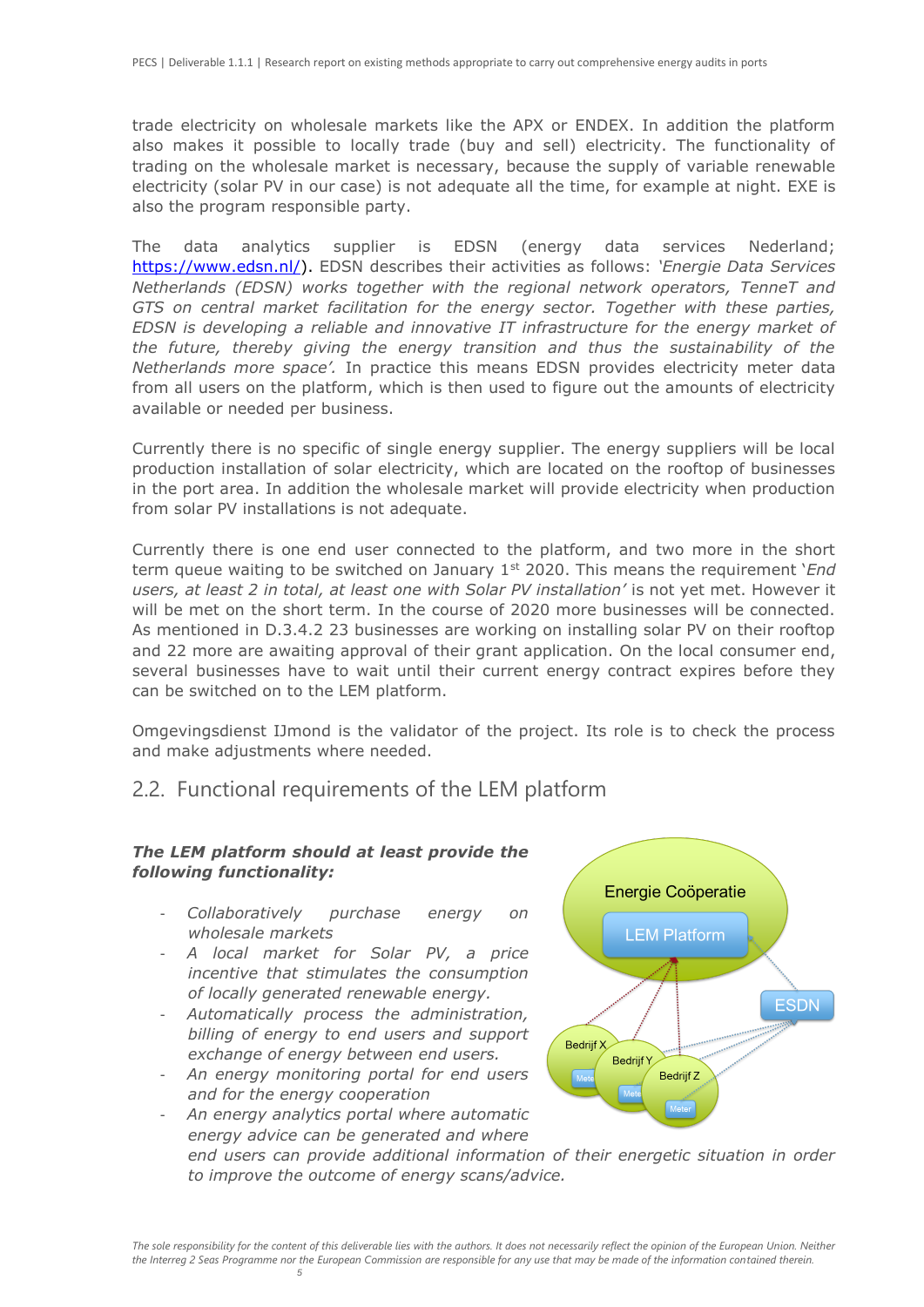- *Provide price forecasts to end users in order to enable manual demand response.*
- *Be future proof, so the platform can in the future be used as the basis of a smart grid.*

As mentioned under 2.1 the LEM platform is able to collaboratively purchase energy on the wholesale market by using the Entrnce platform and (smart) meter data from EDSN. A daily forecast (of the electricity demand) is made using the EDSN meter data and submitted through the Entrnce platform. A more accurate forecast means the purchased electricity will be cheaper. This is due to the responsibility to keep the electricity network in balance (production and consumption should be equal). The Entrnce platform also automatically administrates information about electricity production and consumption, therefore also automatically providing the billing process. The platform management does not actively have to handle the billing process. The bills are easily made by multiplying the electricity use (or production) with the (local) market price. A so called 'white label bill' is generated. The platform management is thereafter able to put their own logo on the bill.

Businesses that are connected to the platform are able to access their own portal, where their electricity use, renewable (solar PV) production and bills can be found. This portal can be found by login in on [this page](https://login.entrnce.exe.energy/auth/realms/deal-platform/protocol/openid-connect/auth?response_type=code&redirect_uri=https%3A%2F%2Fentrnce.exe.energy%2Fcallback%3Fclient_name%3DGenericOidcClient&state=mNy-cdLq6ohEKggfwpKoxyWCg4y0rP3f8jaDXvwwj0g&client_id=entrnce-gateway&scope=openid+profile+email)  $(1)$ . The management or administrator of the platform has a so called 'admin account', which offers an overview of the aggregate electricity consumption and production through the same portal.

The LEM platform provides to functionality of trading locally produced renewable (solar) electricity. The renewably produced solar electricity does not have a higher yield when sold locally, due to the Dutch SDE+ grant that applies to the solar PV production. This is a so called 'feed in tariff' which means the producer receives a price for the electricity that is set beforehand.

The legal structure of the ESCo is a partnership (Dutch: Maatschap). This has an important role in the LEM platform being future proof. The ESCo could for example choose to apply some sort of large battery in the port area in the future. When this battery is owned or by the ESCo, it basically means the battery is owned by all partners (=businesses) that are part of the partnership. In this way it is possible to store electricity without paying taxes when the electricity is redistributed towards the businesses on a later point in time.

### <span id="page-5-0"></span>2.3. Nonfunctional requirements

#### *Furthermore partners are responsible for:*

- *Taking care of energy supplier and balance responsibility (BRP)*
- *The solution should work with a minimum of 2 end users*

The LEM platform already meets the first requirement, the balance responsibility is taken care of by EXE, trough the Entrnce platform. The second requirement should be met from January 1st 2020.